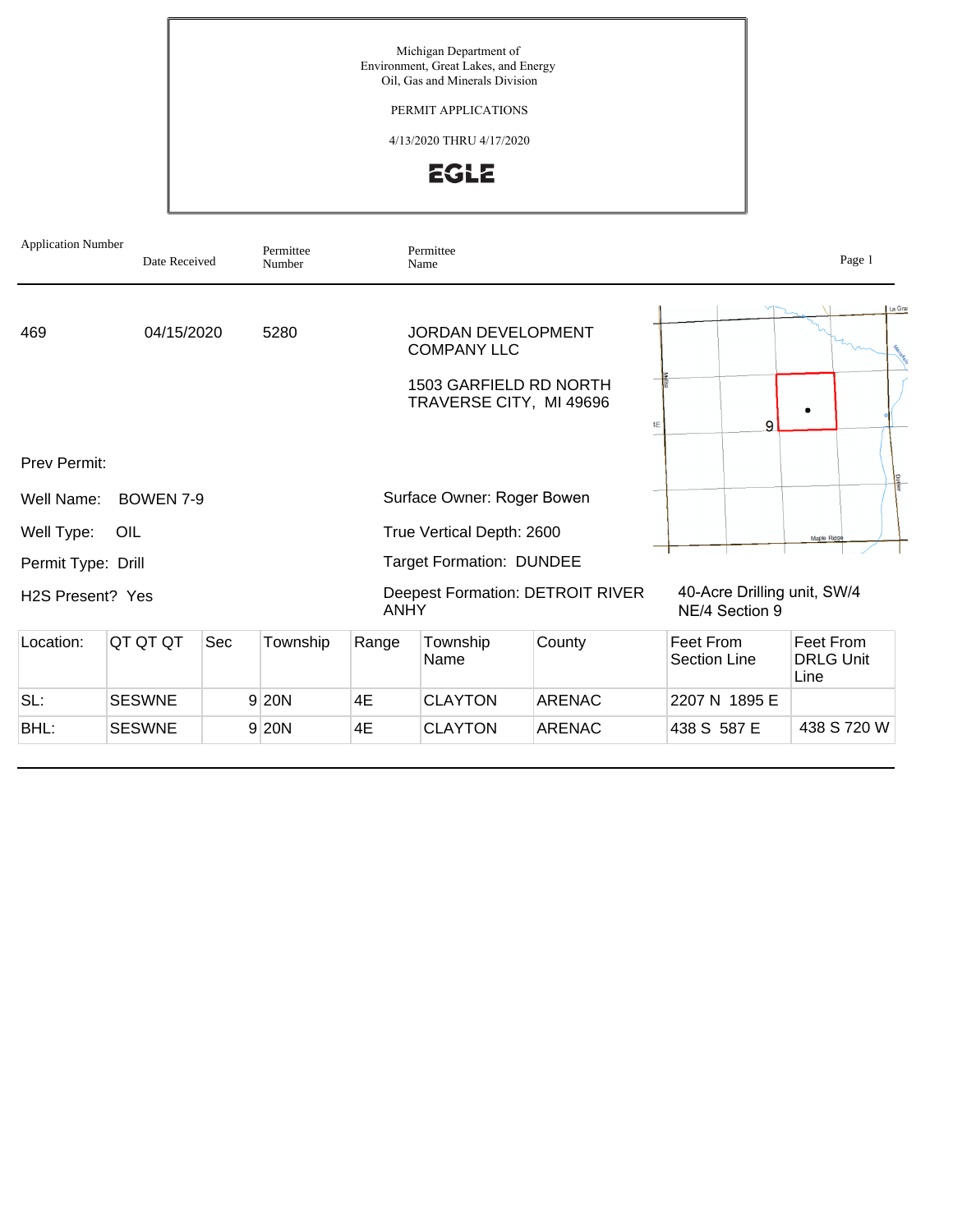|                               |                                 | Michigan Department of<br>Environment, Great Lakes, and Energy<br>Oil, Gas and Minerals Division<br>PERMIT LIST<br>4/13/2020 THRU 4/17/2020<br><b>EGLE</b> |          |                   |                                                                                                                                   |        |            |                                       |                                       |  |  |
|-------------------------------|---------------------------------|------------------------------------------------------------------------------------------------------------------------------------------------------------|----------|-------------------|-----------------------------------------------------------------------------------------------------------------------------------|--------|------------|---------------------------------------|---------------------------------------|--|--|
| Permit Number                 | <b>Issue Date</b>               | Permittee<br>Number                                                                                                                                        |          | Permittee<br>Name |                                                                                                                                   |        |            |                                       | Page 1                                |  |  |
| 61484                         | 4/15/2020                       | 6498                                                                                                                                                       |          |                   | <b>WOLVERINE GAS AND OIL</b><br><b>COMPANY OF MICHIGAN LLC</b><br>ONE RIVERFRONT PLAZA<br>55 CAMPAU, NW<br>GRAND RAPIDS, MI 49503 |        |            |                                       |                                       |  |  |
|                               | API Well No: 21-077-62027-00-00 |                                                                                                                                                            |          |                   |                                                                                                                                   |        |            | 17                                    |                                       |  |  |
| Prev Permit:                  |                                 |                                                                                                                                                            |          |                   |                                                                                                                                   |        |            |                                       |                                       |  |  |
| Well Name:                    | <b>OROSZ 17-1</b>               |                                                                                                                                                            |          |                   | Surface Owner: Mari Lynn Orosz                                                                                                    |        |            |                                       |                                       |  |  |
| Well Type:                    | Oil Well                        |                                                                                                                                                            |          |                   | True Vertical Depth: 3910FT                                                                                                       |        |            |                                       |                                       |  |  |
| Permit Type: Drill            |                                 |                                                                                                                                                            |          |                   | <b>Target Formation: TRENTON</b>                                                                                                  |        |            | 160-Acre Drilling Unit with statutory |                                       |  |  |
| H <sub>2</sub> S Present? Yes |                                 |                                                                                                                                                            |          |                   | Deepest Formation: GLENWOOD                                                                                                       |        | Section 17 | pooling, Order No. 01-2020, NW/4      |                                       |  |  |
| Location:                     | QT QT QT                        | Sec                                                                                                                                                        | Township | Range             | Township<br>Name                                                                                                                  | County |            | Feet From<br><b>Section Line</b>      | Feet From<br><b>DRLG Unit</b><br>Line |  |  |

|      |               |       | ັ  | Name          |                  | Section Line  | <b>DRLG Unit</b><br>Line |
|------|---------------|-------|----|---------------|------------------|---------------|--------------------------|
| SL:  | <b>NESWNW</b> | 17 3S | 9W | <b>CLIMAX</b> | KALAMAZOO        | 1686 N 1166 W |                          |
| BHL: | <b>NESWNW</b> | 17 3S | 9W | <b>CLIMAX</b> | <b>KALAMAZOO</b> | 1813 N 1253 W | 836 S 1253<br>W          |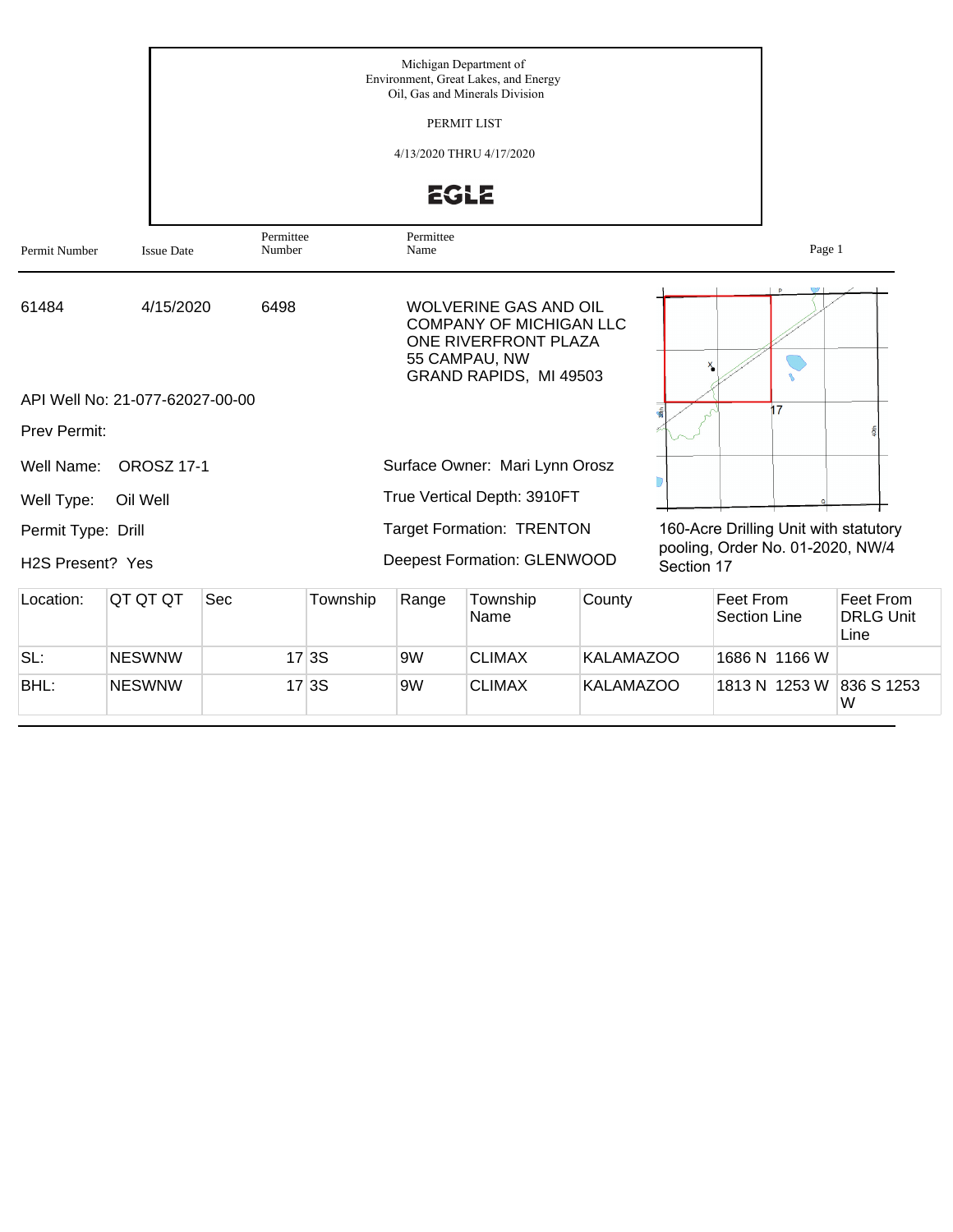Michigan Department of

Environment, Great Lakes, and Energy

Oil, Gas and Minerals Division

Updated Permits

4/13/2020 THRU 4/17/2020

## EGLE

Permit Number Permittee Number Permittee<br>Name Name Page 1

## **RECORD OF WELL PLUGGING:**

38375 4234

DIXON EXPLORATION INC

3361 EXECUTIVE PKWY #100 TOLEDO, OH 43606

API Well Number: 21-115-38375-00-00

Well Name: FIRST BANK OF AMERICA 1-7

Plugging Date: 3/27/2020

| Location | <b>IOT OT OT</b> | <b>Sec</b> Township | Range | Township Name | County         | Feet From Section<br>Line | <b>Feet From DRLG</b><br>Unit |
|----------|------------------|---------------------|-------|---------------|----------------|---------------------------|-------------------------------|
| SL:      | <b>NENENW</b>    | 7 7 S               | 6E    | l summerfield | <b>IMONROE</b> | 330 N 330 E               | 1330 N 330 E                  |
| BHL:     | <b>INENENW</b>   | 7 I 7 S             | 6E    | l summerfield | <b>IMONROE</b> | 330 N 330 E               | 330 N 330 E                   |

 $\ddot{\phantom{1}}$